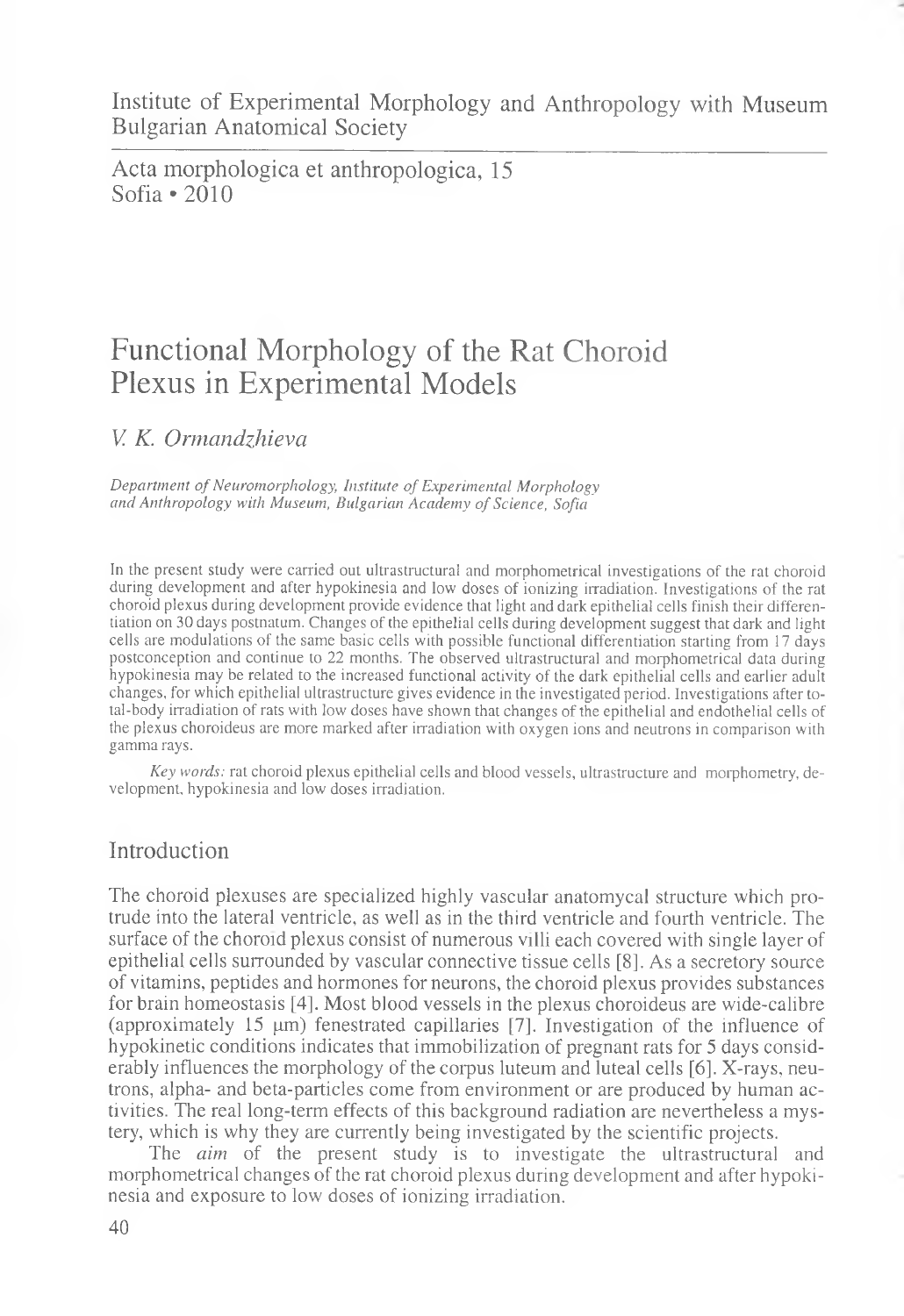### Materials and Methods

*Development.* Wistar rats  $(n=60)$  aged 17 and 20 days postconception, 5, 15, 30, 45 and 60 days postnatum and 4, 7, 10, 13 and 22 months were used. The animals were fixed by immersion [14] and by intracardial perfusion [5].

*Hypokinesia.* One-month aged Wistar rats were divided into two groups: I group  $(n=20)$ rats subjected to 3, 6, 9 and 12 months of hypokinesia in specially constructed individual cages for physiological immobilization [15] and II group – control rats  $(n=20)$ under normal vivarium conditions.

*Irradiation.* Three-months aged female Wistar rats were divided into four group: I group -irradiated with single dose of 10<sup>4</sup> particles /cm<sup>2</sup> of oxygen ions ( $n=3$ ). II group - irradiated with fast neutrons ( $n=3$ ) to 1.5 MeV at the dose of 1.0 Gy, III group – irradiated with gamma rays  $Co^{60}(n=3)$  at the dose of 1.0 Gy and IV group – control six months aged rats  $(n=4)$ . Three months after irradiation the animals were intracardially perfused [7]. The choroid plexuses were embedded in Durcupan and examined with JEOL JEM 1200EX transmission electron microscope.

We obtained morphometric data from the light microscope at 1000 $\times$  magnification using a square grid system  $[13]$  calibrated for linear measurement in  $\mu$ m and area measurement in  $\mu$ m<sup>2</sup>. All values were expressed as mean  $\pm$  SEM, and statistically analyzed by Student t-test.

#### Results and Discussions

In our investigations of the rat choroid plexus from aged 17 days postconception to 22 months we established the three periods of the *development.* The **first period** may be divided into three phases of the differentiation. During the *first phase* (17-20 days postconception) the epithelial cells are pseudostratified and they have electron-light cytoplasm with many glycogen granules and scanty cell organelles, concentrated at the apical part (Fig. 1 A, B). During the *second phase* (20 days postconception - 15 days postnatum) the epithelial cells come to low columnar, in the apical part of the epithelial cells there are many cytoplasmic protrusions with glycogen, short and fine microvilli (Fig. 2 A). The most marked ultrastructural changes of the epithelial cells on the 15 days postnatum are many cytoplasmic protrusions, filled with glycogen, many vacuoles, granular endoplasmic reticulum and mitochondria with unformed cristae (Fig. 2 B). The



Fig. 1A - Pseudostratified epithelial cells of the rat choroid plexus aged 17 days postconception, x 3 000;  $1B -$  High columnar epithelial cells of the rat choroid plexus aged 20 days postconception.  $\times$  3 000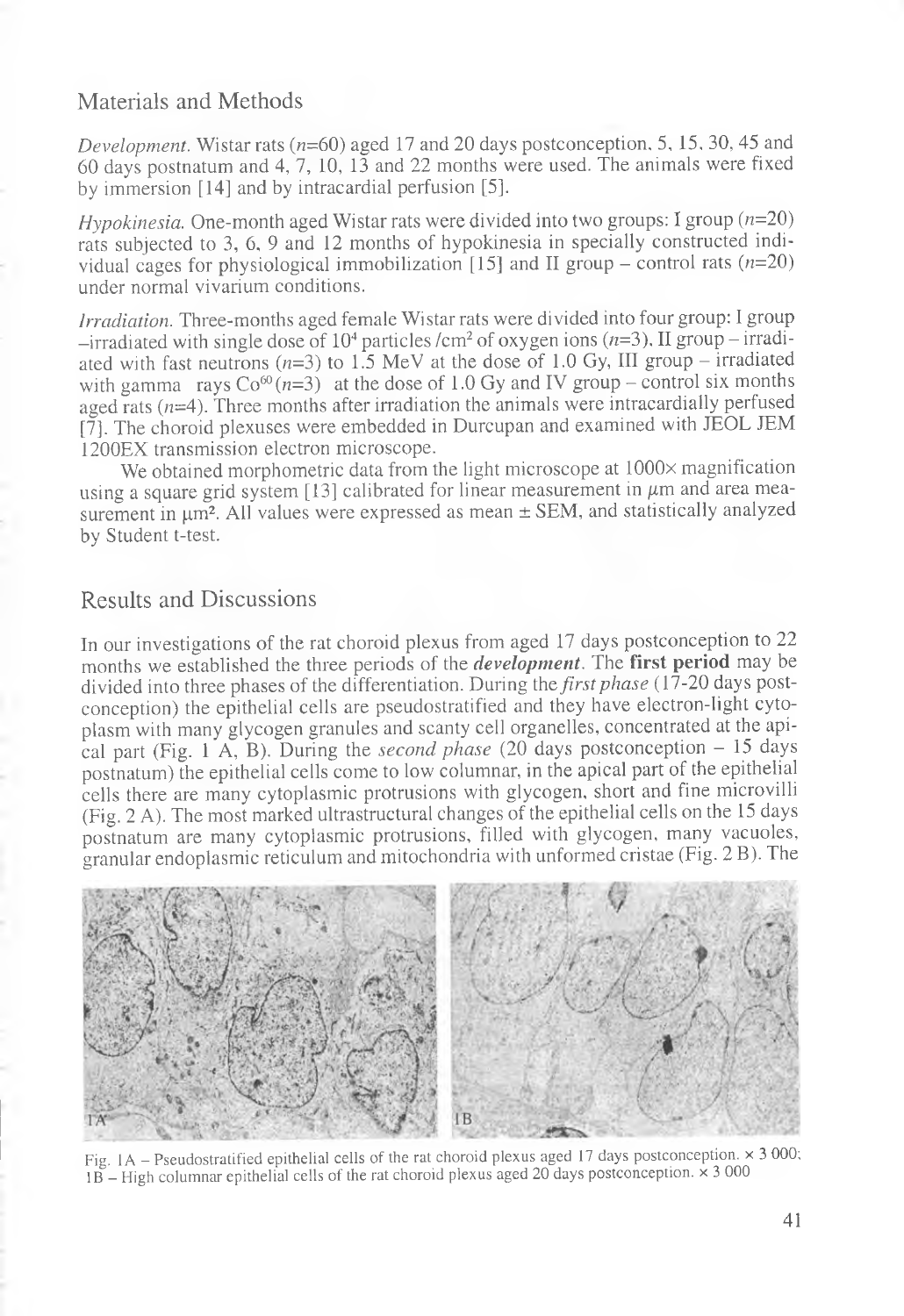

Fig. 2A – Rat choroid plexus aged 5 days postnatum.  $\times$ 2 500; 2B – Rat choroid plexus aged 15 days postnatum. ×3 000





Fig. 3. Light and dark epithelial cells of the rat choroid Fig. 4. Rat choroid plexus aged plexus aged 30 days postnatum. x6 000 22 months. x 12 000

concentiation of glycogen in the rat choroid plexus epithelial cells increased to 5 days postnatum and decreased at the 15 days postnatum. Sturrock made similar observations in the mouse choroid plexus [12]. During the *third phase* of the rat choroid plexus development (15-30 days postnatum) the epithelial cells come to cuboidal, the electron density of the epithelial cytoplasm is increased, the microvilli are well shaped and tight packed, and the connective tissue and the blood vessels are well differentiated (Fig. 3). From morphometrical analysis of the rat choroid plexus during development it was established that the nuclear, cytoplasmic and cell area of the dark epithelial cells is smaller than the same parameters of the light epithelial cells during the whole investigated period. The nuclear, cytoplasmic and cell area of the light and dark epithelial cells increased from 17 days postconception to 5 days postnatum and decreased from 5 days postnatum to 15 days postnatum. Changes of the nuclear, cytoplasmic and cell area of the light and dark epithelial cells from 17 days postconception to 15 days postnatum are proceeded simultaneously with the ultrastructural data for glycogen accumulation. On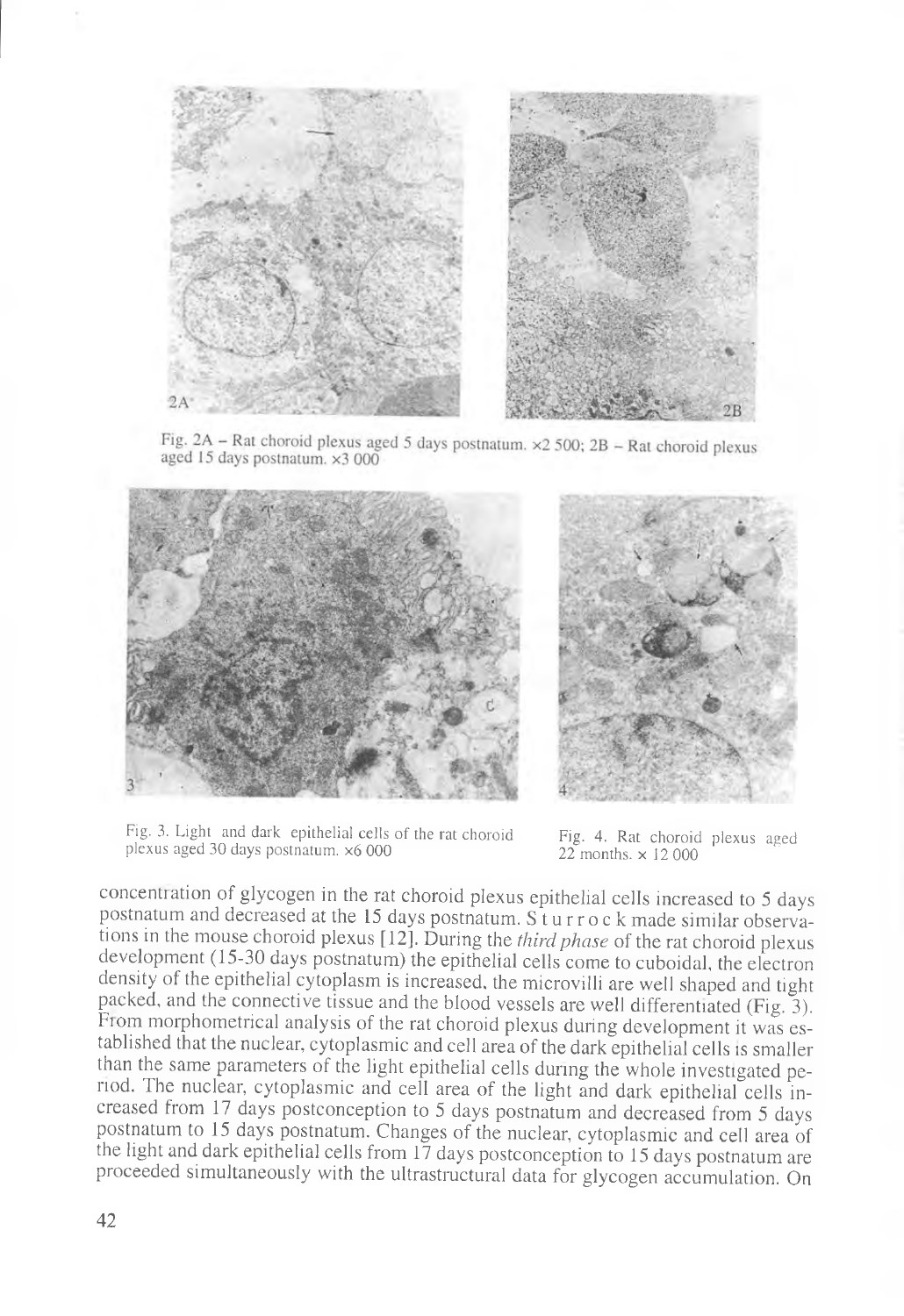



I

Fig. 5. Rat choroid plexus after 3 months hypokinesia,  $\times$  5 000

cell of the rat choroid plexus after 9 months hypokinesia,  $\times$  30 000

Fig. 6. Rat choroid plexus after 6 months hypokinesia,  $\times$  3 000



Fig. 7. Apical part of the epithelial Fig. 8. Rat choroid plexus after cell of the rat choroid plexus after 9 12 months hypokinesia.  $\times$  25 000

the basis of the ultrastructural and morphometrical investigations of the rat choroid plexus during the **second period** of development (45 and 60 days postnatum, 4, 7, 10 and 13 months) it was established that the epithelial cells are cuboidal. as the average area of the light cells is 204.5  $\mu$ m<sup>2</sup>, and of the dark cells - 137.2  $\mu$ m<sup>2</sup>. The nuclei of the epithelial cells are rounded, located basally and have homogeneous chromatin. The large numbers of mitohondria are present, concentrated at the apical ends of the cells. The most marked ultrastructural changes of the epithelial cells during the **third period** of development (13-22 months) are the presence of many lipid droplets, second lysosomes, imbibing mitochondria and dense bodies (Fig. 4). The main morphological changes noted with age suggest a decrease in efficiency of choroid plexus cells in old age [4].

The prolonged *hypokinesia* provoked significant ultrastructural and morphometric changes of the rat choroid plexus. The most marked ultrastructural changes of the rat choroid plexus during 3 and 6 months of hypokinesia are elongated mitochondria, giant electron-light vacuoles, dense bodies, multivesicular bodies and coated vesicles in the epithelial cytoplasm (Figs. 5. 6). These changes pointed out the increased absorptive ac-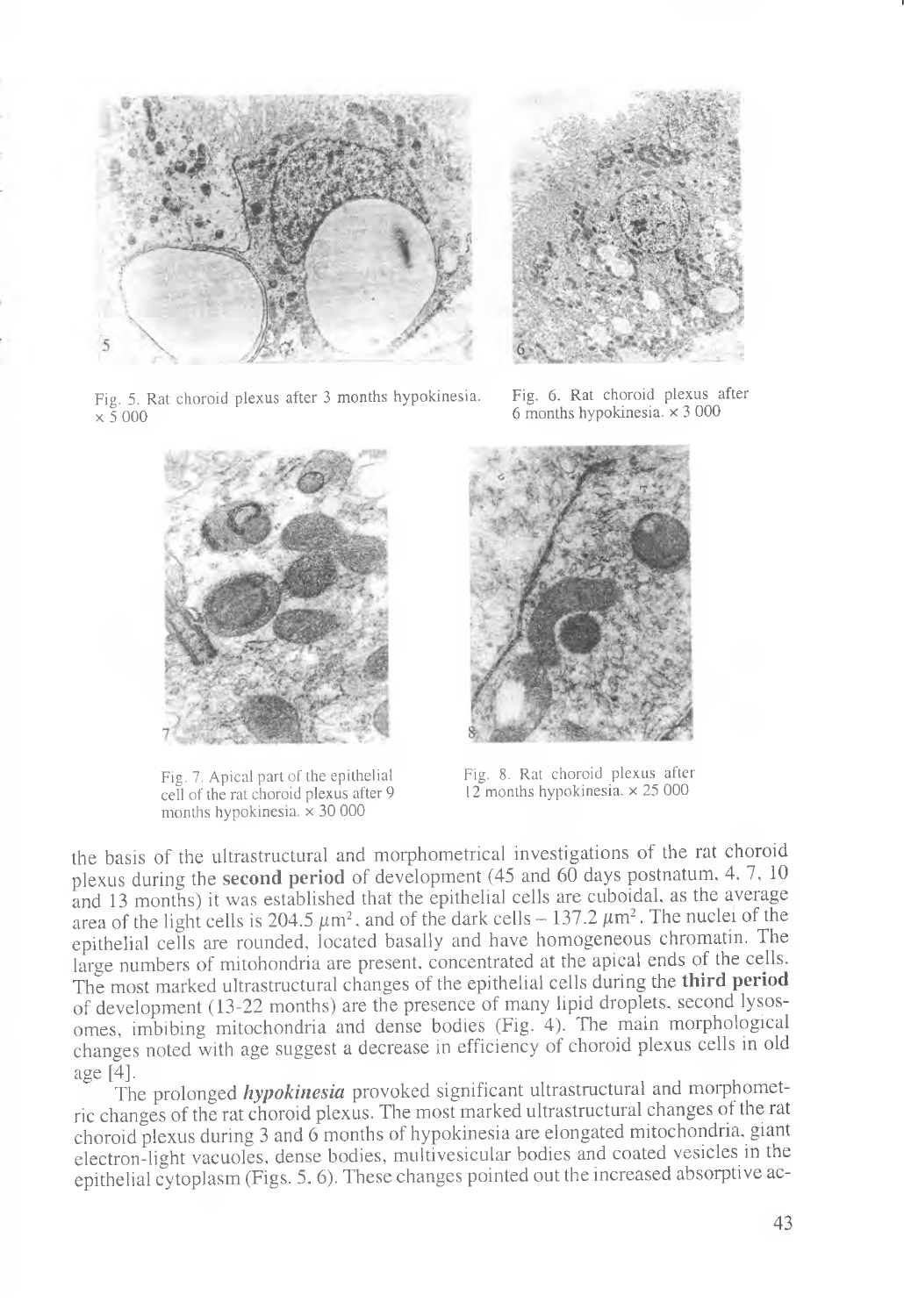



J

Fig. 9. Rat choroid plexus 3 months after irradiation Fig. 10. Rat choroid plexus with high energy oxygen ions.  $\times$  10 000 3 months after irradiation with with high energy oxygen ions,  $\times$  10 000

high energy oxygen ions,  $\times 25000$ 

tivity of the choroid plexus epithelium and probably depend on the increased vasopressin [11]. The epithelial cytoplasm of the rat choroid plexus cells during 9 months of hypokinesia, in contrast to control, contains a great number of dense bodies, multivesicular bodies, coated vesicles and electron-dense lysosome-like bodies with lamellar structures (Fig. 7). These changes may be associated with increased transcellular transport by fenestrated capillaries and earlier adult changes. Destructive changes of the choroid plexus epithelium (numerous swollen mitochondria, lipid droplets, second lysosomes and electron-dense bodies with lamellar structures) observed during 12 months of hypokinesia are an evidence for earlier adult changes (Fig. 8). The obtained morphometrical data point out that the increased relative part of the dark cells, the large value of the nuclear, cytoplasmic and cell area of the dark cells, and decreased nuclear, cytoplasmic and cell area of the light cells more significantly during 12 months of hypokinesia, in comparison with dark cells, may be related to the increased functional activity of the dark epithelial cells and earlier adult changes [9].

Choroid plexus of the brain is an ideal model for studying the development of *radiation* damage due to a close contact between vascular and epithelial cells, which normally have very slow turnover [1]. On the apical surface of the epithelial cells of the rat choroid plexus 3 months after irradiation with *high energy oxygen ions* were seen cytoplasmic protrusions and elongated and dilated microvilli (Fig. 9). In the epithelial cytoplasm there are seen dense bodies, vesicles, multivesicular bodies and vacuoles, containing glycogen granules (Fig. 10). In the epithelial cytoplasm of the rat choroid plexus 3 months after irradiation with *fast neutrons* were seen well defined Golgi apparatus, coated vesicles, pinocitotic vesicles and multivesicular bodies (Fig. 11). Most characteristic ultrastructural changes of the rat choroid plexus 3 months after irradiation with *gamma rays* were elongated mitochondria, many pinocytotic vesicles on the basolateral intercellular junctions as well as in the endothelial cells of the capillaries. Many epithelial cells possessed two nuclei after exposure with oxygen ions and gamma rays. The obtained morphometrical data after irradiation of the rat choroid plexus have shown that the nuclear and cytoplasmic area of the light and dark epithelial cells is changed statistically significant after irradiation with oxygen ions and gamma rays. The relative part of the capillaries, i.e. vessel  $\langle 16 \mu m \rangle$  in diameter were 70.66% in control rats, and 34.86% in fast neutrons, 56.34% in oxygen ions and 70.52% in gamma rays irradiated rats. The initial loss of capillaries and the increase in number of large vessels in plexus choroideus 3 months after irradiation were consistent with the effects attributed to re-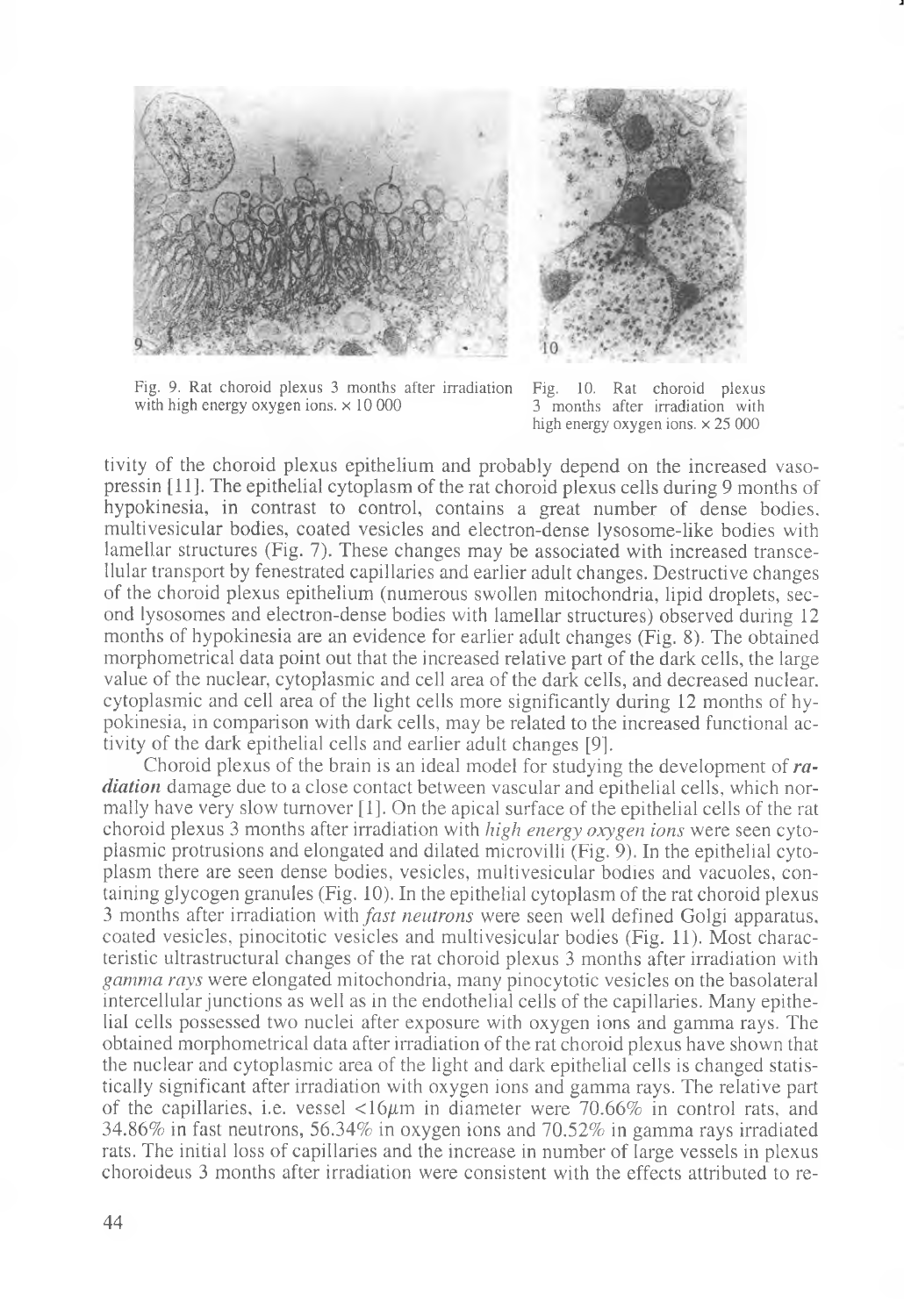

Fig. 11. Rat choroid plexus 3 months after irradiation with fast neutrons,  $\times$  15 000

generation in the plexus choroideus [10]. These changes may be indicative of compensatory reactions in the organism following radiation exposure. Experimental study have shown a significant reduction in the number of blood vessels  $> 16 \mu m$  in diameter and atrophy of the choroid plexus epithelial cells only after 25 Gy of X-rays [2, 3]. These results clearly demonstrate that the effect on blood vessels after irradiation can be induced in the choroid plexus by single dose of 1.0 Gy fast neutron, oxygen ions and gamma rays. We suggest a hypothesis that the vascular damage is predominant factor leading to development of late effects in irradiated normal tissues.

#### Conclusion

Plexus choroideus performs a multiplicity of functions for the central nervous system. From fetal period of development through adult, and extending into terminal physiological stages, plexus choroideus actively engages with building, maintaining and repairing of the brain homeostatic mechanisms which are vital to neuronal system.

#### References

- 1. B o u r n e v a, V., L. G i t s o v, V. M l a d e n o v a, B. F e d o r e n k o, R. K a b i t s y n a, N. B u d y o n n a y a. Morphological changes in rat's brain choroid plexus after exposure to low doses of high energy oxygen ions, fast neutrons and gamma radiation. - Aviakosm. Ekolog. Med., **29,** 1995, 49-52.
- 2. C a l vo, W., J. W. H o p e w e l l, H. S. R e i n h o l d, A. P. v a n d e n B e r g, T. K. Y e u n g. Dose-dependent and time-dependent changes in the choroid plexus of the irradiated rat brain. - British J. of Radiology, **60,** 1987, 1109-1117.
- 3. Hopewell, J. W., W. Calvo, R. Jaenke, H. S. Reinhold, M. E. Robbins, E. M. Whitehouse. Microvasculature and radiation damage. - Recent Results Cancer Res., **130,** 1993, 1-16.
- 4. Johanson, C., J. Duncan, P. Klinge, T. Brinker, E. Stopa, G. Silverberg. Multiplicity of cerebrospinal fluid functions: New challenges in health and disease. - Cerebrospinal Fluid Res., 5, 2008, 10.
- 5. K a r n o v s k у, M. **J.** A formaldehyde-glutaraldehyde fixative of high osmolarity for use in electron microscopy. - J. Cell Biol., 27, 1965, 137A.
- 6. Kujawa, M., H. Ziemba, W. Baran. Morphometric changes in the corpus luteum of pregnant hypokinetic rats. - Folia Morphol (Warsz),  $64$ , 2004, No 4, 413-417.
- 7. M i l h o r a t, T. H. Structure and function of the choroid plexus and other sites of cerebrospinal fluid formation. - Intern. Rev. Cytol., 47, 1976, 225-288.
- 8. O r m a n d z h i e v a, V. K. Morphometric analysis of epitheliocytes in the choroid plexus of brain ventricles in rat ontogenesis. Morfologia (Saint Petersburg, Russia), **124,** 2003, No 6, 30-33.
- 9. Or m a n d z h i e v a, V. K. Ageing choroid plexus and experimental models: morphometrical study. -Compt. Rend. Acad. Bulg. Sci., 56, 2003, 105-110.